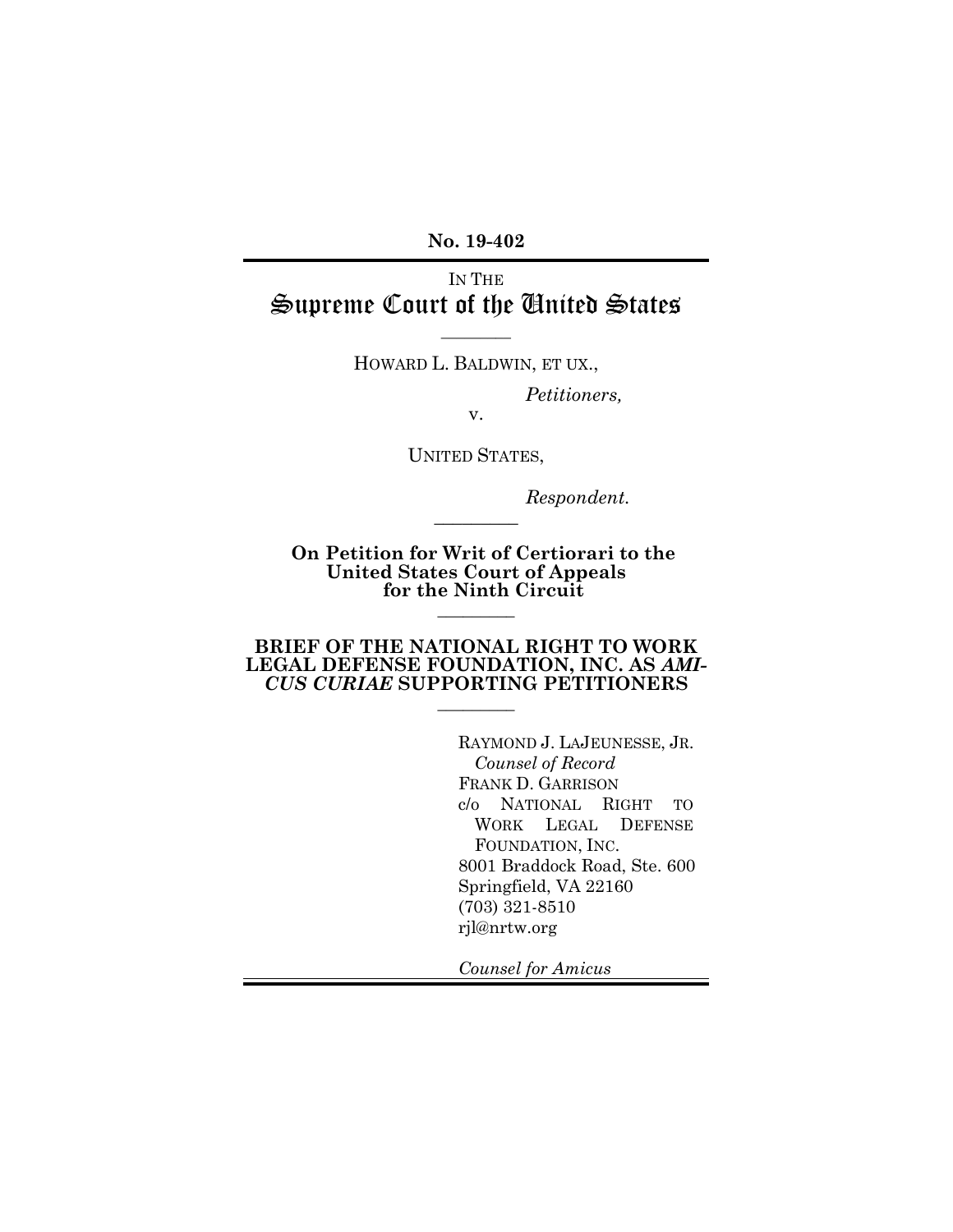## **QUESTIONS PRESENTED**

1. Should this Court overrule *National Cable & Telecommunications Ass'n v. Brand X Internet Services.*, 545 U.S. 967 (2005)?

2. What, if any, deference should a federal agency's statutory construction receive when it contradicts a court's precedent and disregards traditional tools of statutory interpretation, such as the commonlaw presumption canon?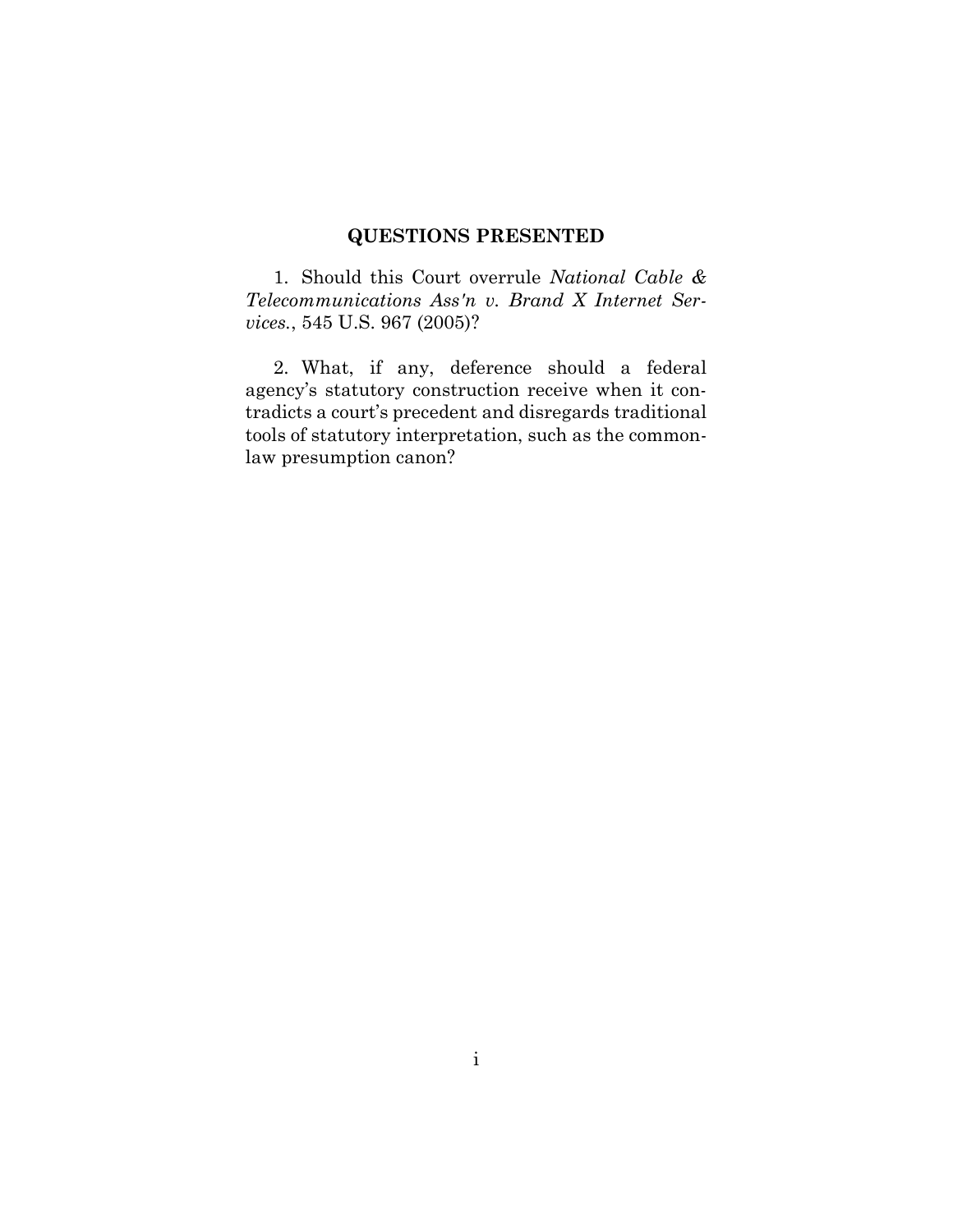## **TABLE OF CONTENTS**

# Page

| INTEREST OF AMICUS CURIAE 1                                                                                                                                         |
|---------------------------------------------------------------------------------------------------------------------------------------------------------------------|
|                                                                                                                                                                     |
|                                                                                                                                                                     |
| Whether this Court should overrule <i>Brand X</i> is a<br>nationally important constitutional question that af-<br>fects vast areas of federal administrative law 4 |
| A. <i>Brand X</i> undermines constitutional due pro-<br>cess protections and promotes instability in                                                                |
| B. <i>Brand X</i> has serious consequences for the<br>regulated public that reach beyond this                                                                       |
| C. Overruling <i>Brand X</i> is an important first step<br>in restoring First Principles to federal admin-<br><i>istrative-</i>                                     |
|                                                                                                                                                                     |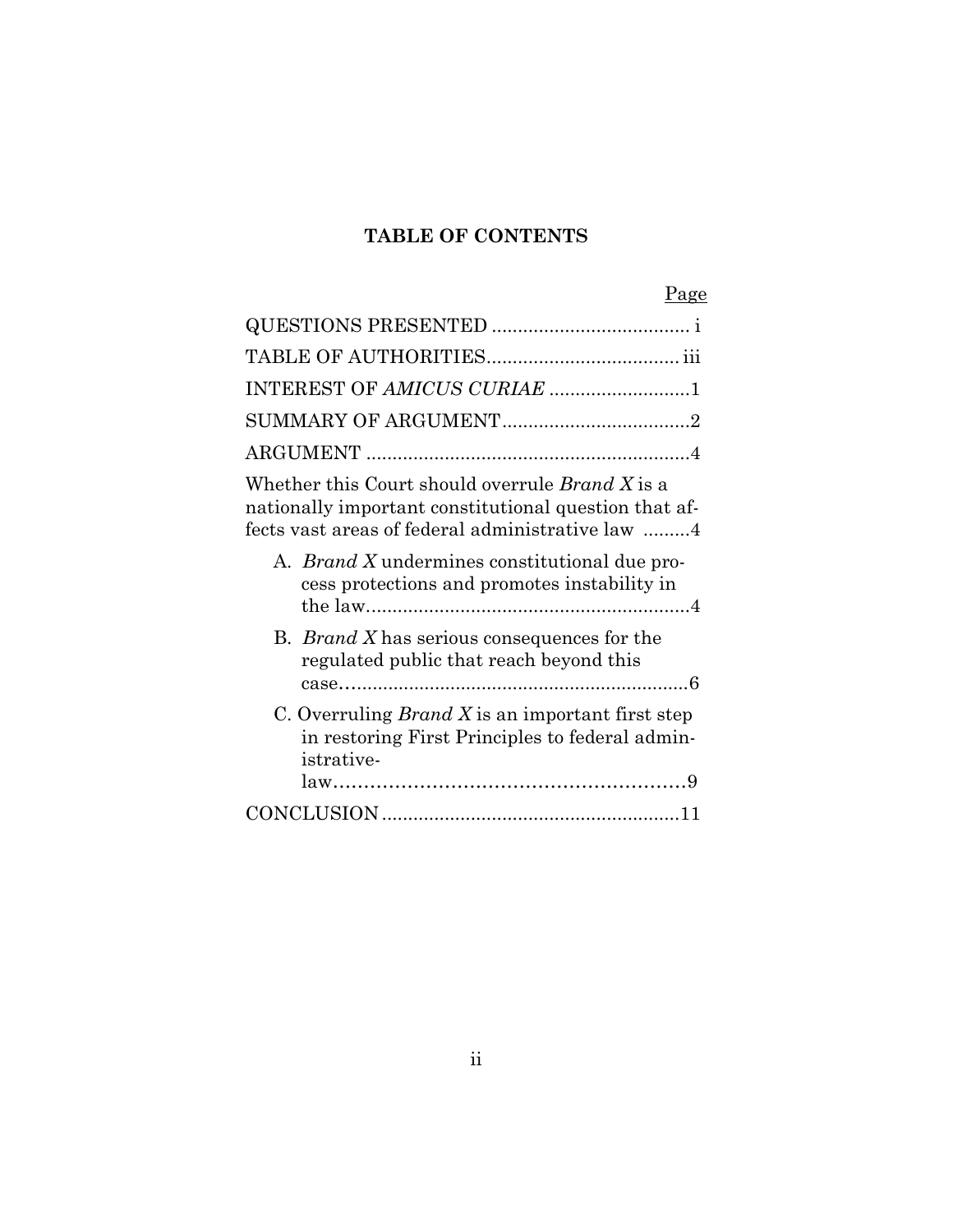## **TABLE OF AUTHORITIES**

# CASES Page(s)

| Chevron, U.S.A., Inc. v. Nat. Res. Def. Council,  |
|---------------------------------------------------|
| Inc.,                                             |
|                                                   |
| Commc'ns Workers of Am. v. Beck,                  |
|                                                   |
| Connally v. Gen. Constr. Co.,                     |
|                                                   |
| Deluxe Metal Furniture Co.,                       |
|                                                   |
| De Niz Robles v. Lynch,                           |
|                                                   |
| Dep't of Transp. v. Ass'n of Am. R.R.s.,          |
|                                                   |
| FCC v. Fox Television Stations, Inc.,             |
|                                                   |
| Gutierrez-Brizuela v. Lynch,                      |
| 834 F.3d 1142 (10th Cir. 2016) 10                 |
| Gundy v. United States,                           |
|                                                   |
| Harris v. Quinn,                                  |
|                                                   |
| Int'l Ass'n of Machinists & Aerospace Workers v.  |
| NLRB,                                             |
|                                                   |
| Janus v. AFSCME.,                                 |
|                                                   |
| Knox v. SEIU, Local1000,                          |
|                                                   |
| Michigan v. EPA,                                  |
|                                                   |
| Miklin Enters., Inc. v. NLRB,                     |
|                                                   |
| Nat'l Cable & Telecomm. Ass'n v. Brand X Internet |
|                                                   |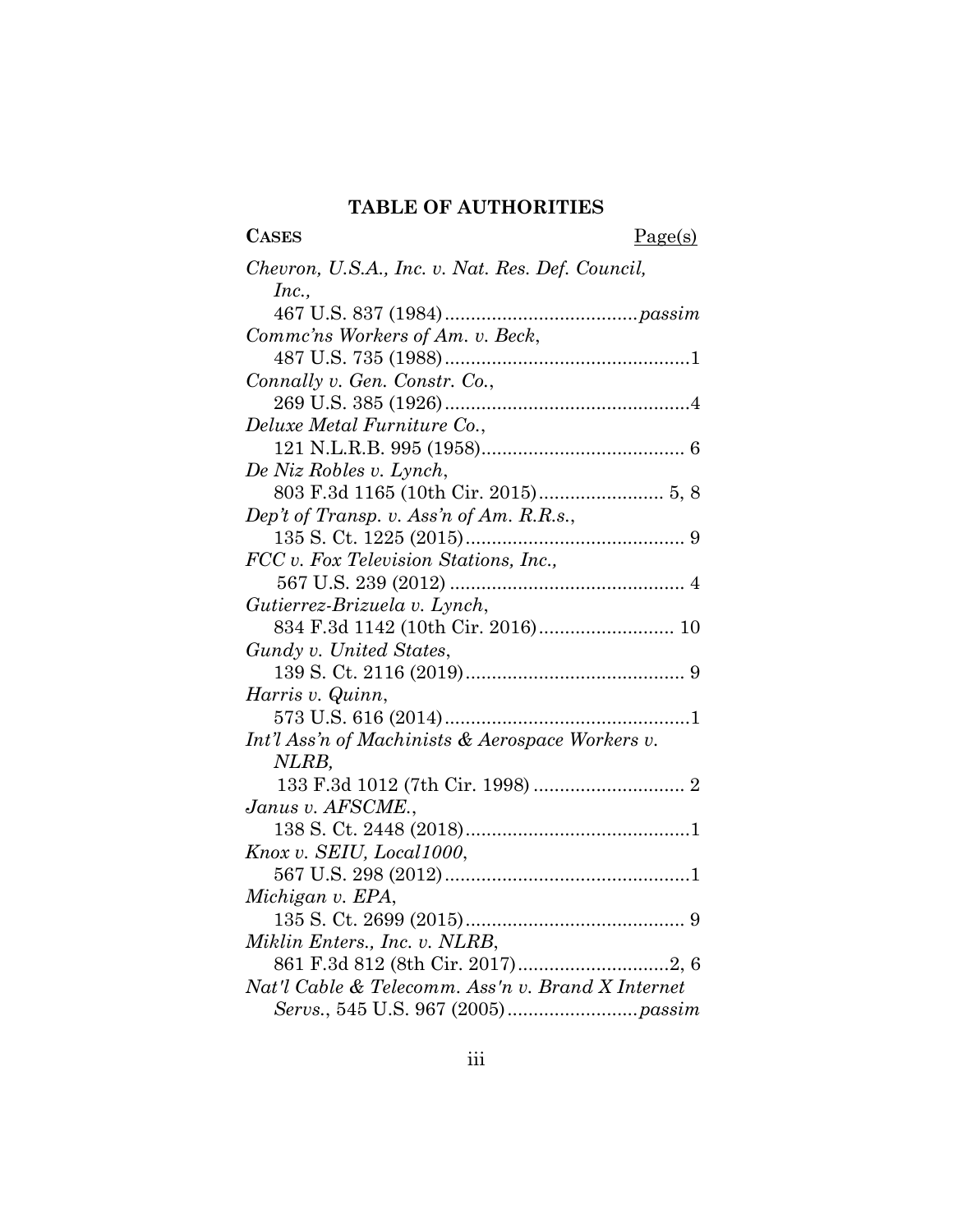# **TABLE OF AUTHORITIES—Continued**

Page(s)

| NLRB v. New Vista Nursing & Rehab.,            |
|------------------------------------------------|
|                                                |
| Palmetto Prince George Operating, LLC v. NLRB, |
|                                                |
| Perez v. Mortg. Bankers Ass'n.,                |
|                                                |
| Pirlott v. NLRB,                               |
|                                                |
| $SEC v. Chenery Corp. (Chenery II),$           |
|                                                |
| SNE Enterprises, Inc.                          |
|                                                |
| SSC Mystic Operating Co. v. NLRB,              |
|                                                |
| Sessions v. Dimaya,                            |
|                                                |
| United Food & Commerical Workers Union, Local  |
| 1036 v. NLRB,                                  |
|                                                |
| United States v. Mead Corp.,                   |
|                                                |
| United States v. Williams,                     |
|                                                |
| Whitman v. Am. Trucking Ass'ns,                |
|                                                |
|                                                |

## **U.S. CONSTITUTION**

## **OTHER RULES & AUTHORITIES**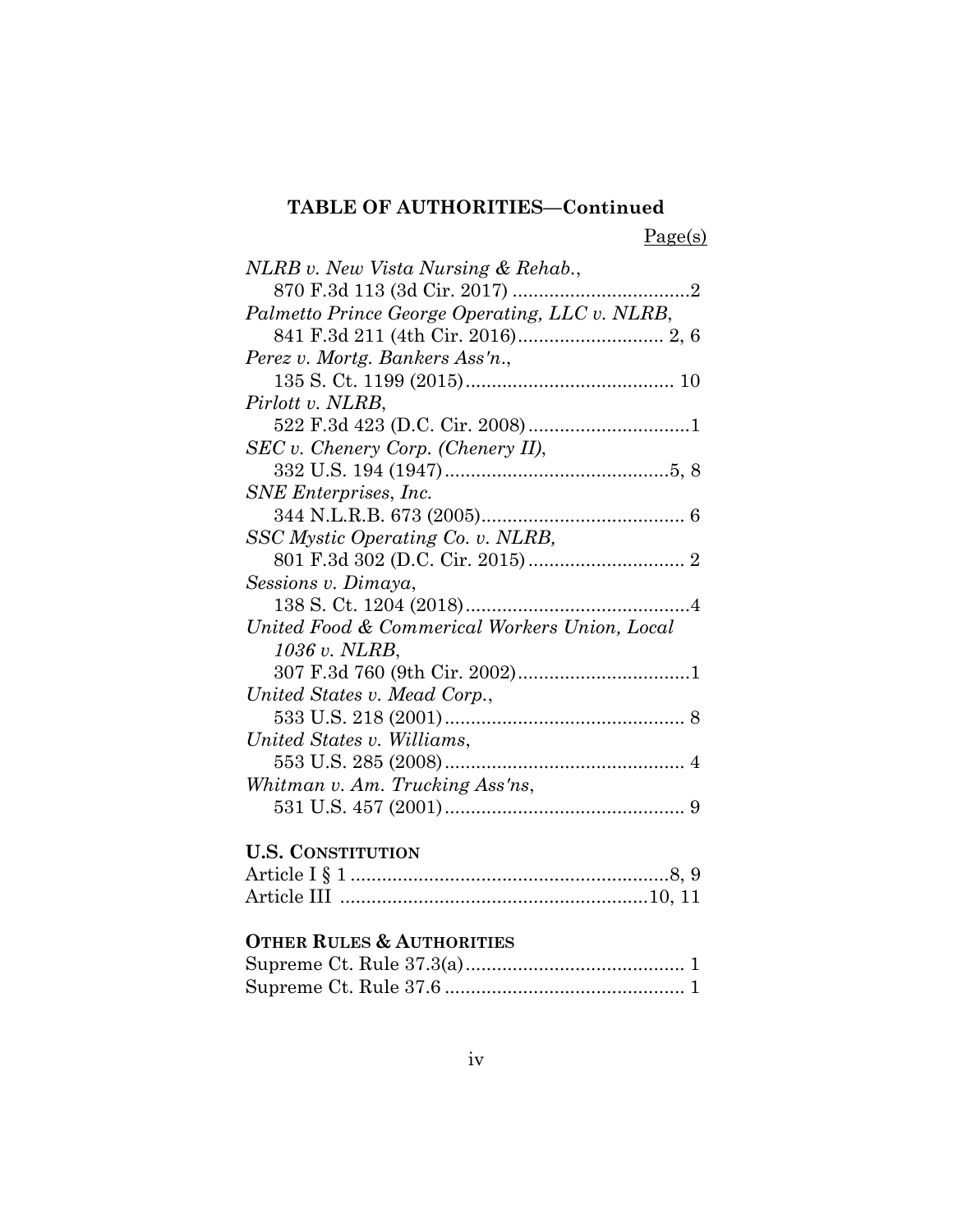# **TABLE OF AUTHORITIES—Continued**

Page(s)

| Abbe R. Gluck, What 30 Years of Chevron Teach  |
|------------------------------------------------|
| Us About the Rest of Statutory Interpretation, |
| 83 FORDHAM L. REV. 607 (2014) 10               |
| Douglas H. Ginsburg & Steven Menashi, Our      |
| Illiberal Administrative Law,                  |
| 10 N.Y.U. J.L. & LIBERTY 475 (2016) 7          |
| Gary Lawson, Delegation and Original Meaning,  |
|                                                |
| Textualism as Fair Notice,                     |
|                                                |
|                                                |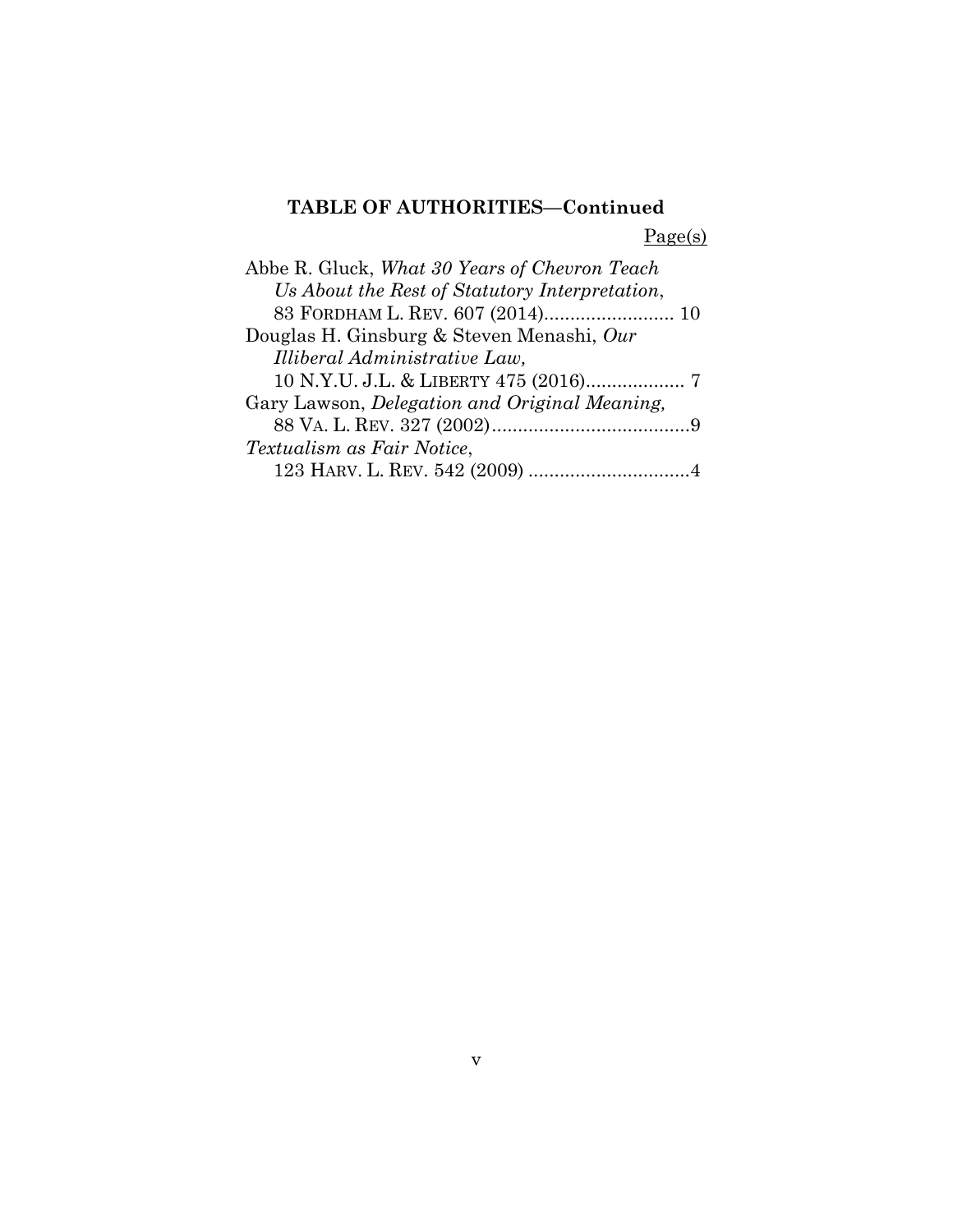#### **INTEREST OF** *AMICUS CURIAE*<sup>1</sup>

The National Right to Work Legal Defense Foundation, Inc. has been the nation's leading litigation advocate for employee free choice concerning unionization since 1968. To advance this mission, Foundation staff attorneys have represented individual employees in many cases before this Court. 2

The Foundation has an interest in the first question presented in the petition because Foundation staff attorneys currently represent hundreds of employees across the nation whose free choice to refrain from unionization and monopoly bargaining depends on the National Labor Relations Board's proper implementation of the National Labor Relations Act.

Courts have applied *Chevron*<sup>3</sup> deference in several cases involving the rights of individual employees under the NLRA.<sup>4</sup> And the NLRB has used *Chevron* deference to argue that the *Brand X* doctrine allows it to

<sup>1</sup> Pursuant to Supreme Court Rule 37.3(a), both parties received timely notice of *amicus curiae*'s intent to file this brief and consented to its filing. Pursuant to Supreme Court Rule 37.6, no counsel for any party authored this brief in whole or in part, and no person or entity other than the *amicus curiae* made a monetary contribution to its preparation or submission.

<sup>2</sup> *E.g.*, *Janus v. AFSCME*, 138 S. Ct. 2448 (2018); *Harris v. Quinn*, 573 U.S. 616 (2014); *Knox v. SEIU, Local 1000*, 567 U.S. 298 (2012); *Commc'ns Workers of Am. v. Beck*, 487 U.S. 735 (1988).

<sup>3</sup> *Chevron, U.S.A., Inc. v. Nat. Res. Def. Council, Inc.*, 467 U.S. 837 (1984).

<sup>4</sup> *See*, *e.g.*, *Pirlott v. NLRB*, 522 F.3d 423, 434 (D.C. Cir. 2008) ("The general chargeability issue is a matter for the Board to decide in the first instance."); *United Food & Commercial Workers Union, Local 1036 v. NLRB*, 307 F.3d 760, 766 (9th Cir. 2002) (en banc) ("Courts are required to defer to the NLRB on statutory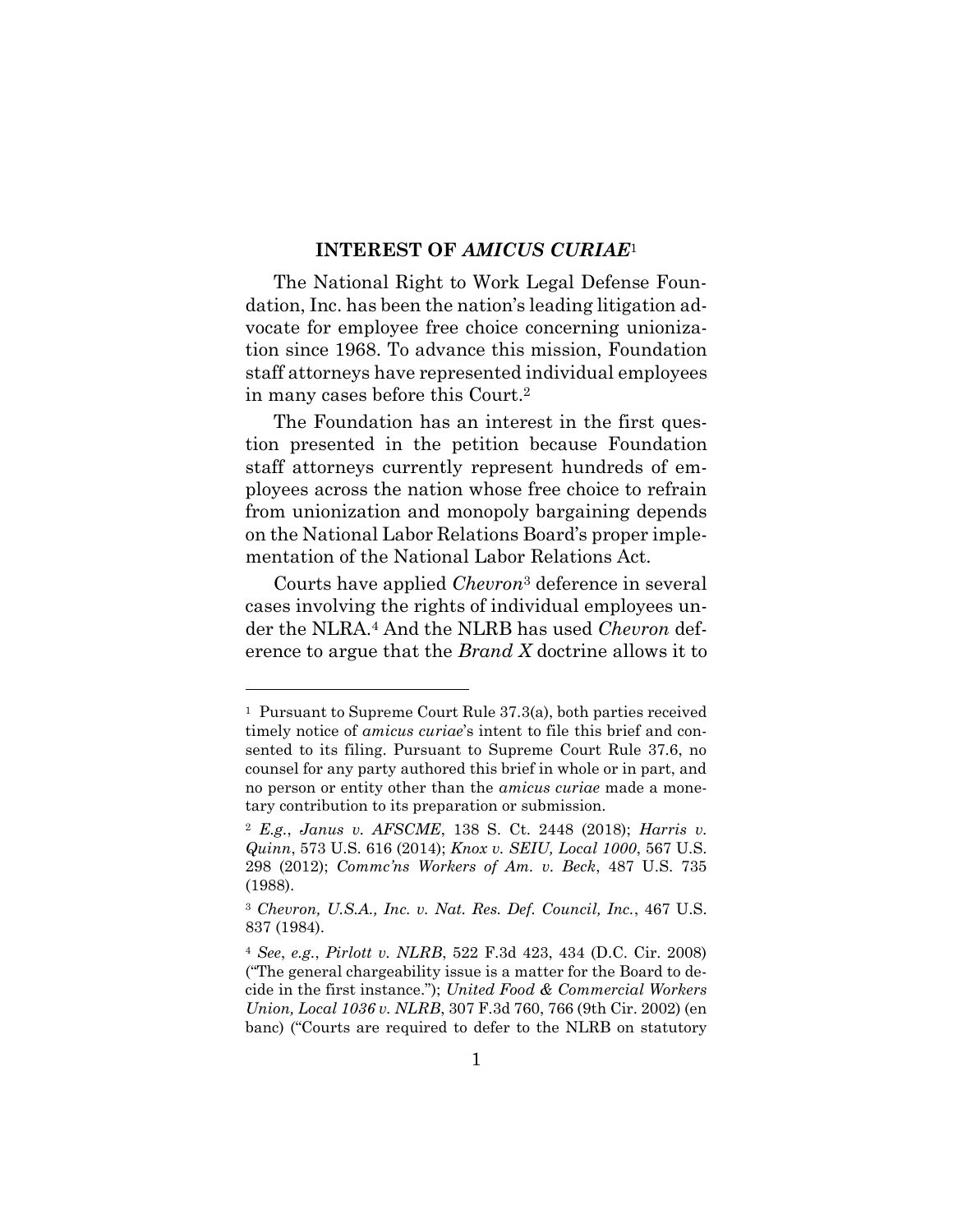overrule federal court precedent.<sup>5</sup> Circuit court judges have also advocated for applying the doctrine to NLRA cases.<sup>6</sup> Whether this Court should abandon the *Brand X* doctrine is therefore important to the Foundation's mission.

#### **SUMMARY OF ARGUMENT**

As Petitioners explain, *Brand X* raises serious separation of powers concerns.<sup>7</sup> Indeed, the doctrine adopted in *Brand X*8*—*that *Chevron* deference allows administrative agencies to overrule a federal court's, including possibly this Court's, precedent9—results from the illiberal, unconstitutional deference regime that pervades modern administrative law. *Amicus* writes to provide the Court with a broader context for

l

interpretation under *Chevron*."); *Int'l Ass'n of Machinists & Aerospace Workers v. NLRB*, 133 F.3d 1012, 1015 (7th Cir. 1998).

<sup>5</sup> *See, e.g.*, *Miklin Enters., Inc. v. NLRB*, 861 F.3d 812, 822–23 (8th Cir. 2017) (en banc); *Palmetto Prince George Operating, LLC v. NLRB*, 841 F.3d 211, 216–17 (4th Cir. 2016).

<sup>6</sup> *See, e.g.*, *NLRB v. New Vista Nursing & Rehab.*, 870 F.3d 113, 136–44 (3d Cir. 2017) (Greenaway, J. concurring in part, dissenting in part); *SSC Mystic Operating Co. v. NLRB*, 801 F.3d 302, 315–19 (D.C. Cir. 2015) (Srinivasan, J., concurring).

<sup>7</sup> Pet. Br. 20–25.

<sup>8</sup> 545 U.S. at 982.

<sup>9</sup> It is an open question whether *Brand X* provides an executive agency the power to overrule this Court. Compare *Id.* at 1003 (Stevens, J., concurring) (suggesting an agency's opposite statutory construction "would not necessarily be applicable to a decision by this Court"), with *id*. at 1016–17 (Scalia, J., dissenting) (arguing that the decision gives agencies the power to take actions "that the Supreme Court [had] found unlawful").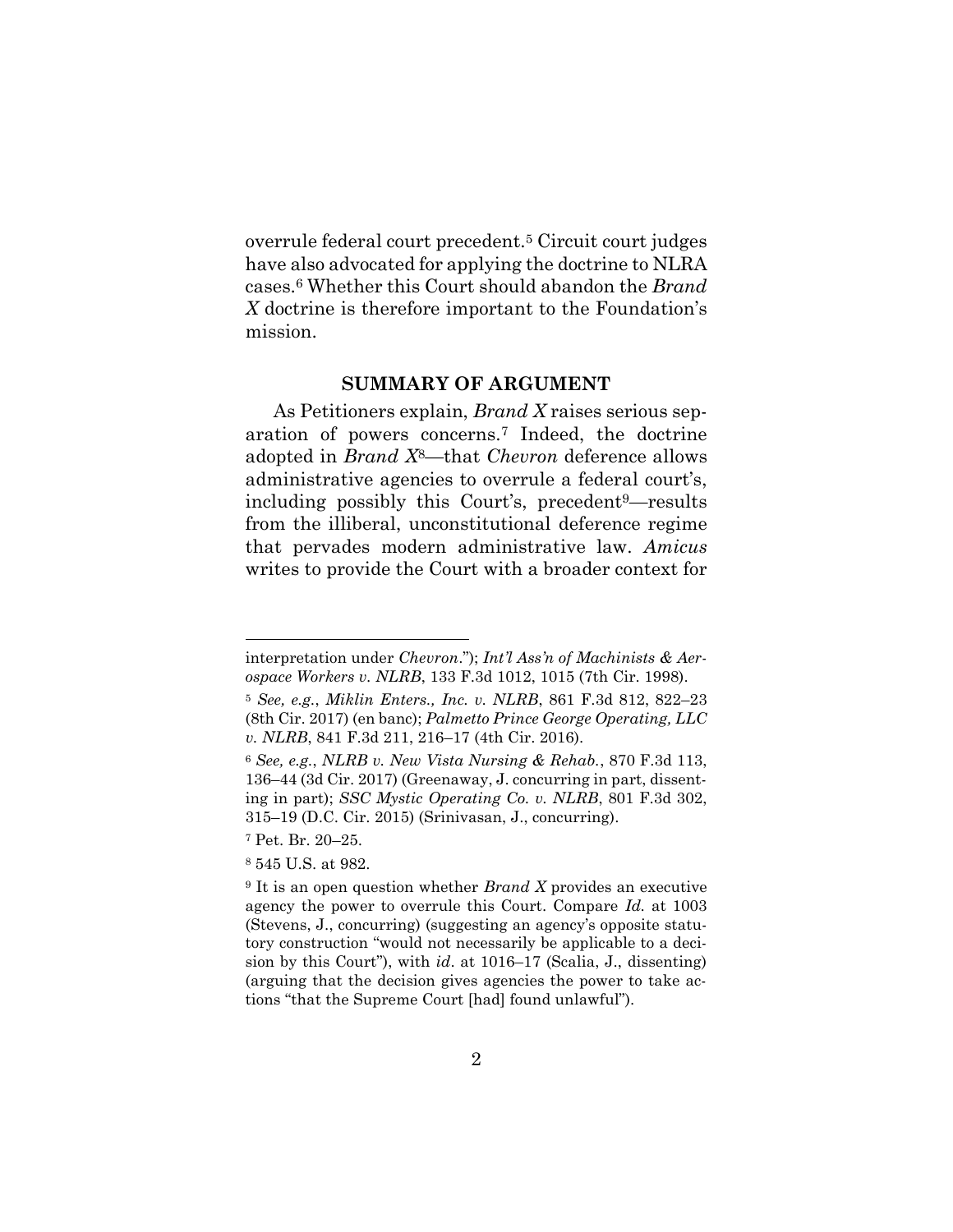why the Court should grant the petition and overrule that doctrine.

**A.** Like most deviations from the Constitution's original meaning, *Brand X* has secondary consequences. It circumvents the rule of law by allowing an executive branch agency to overrule a federal court precedent—no matter how long that decision has been on the books. This, in turn, destroys fundamental due process protections—i.e., reliance and fair notice. What's more, when the executive branch overrules a judicial decision under *Brand X*, it can be applied retroactively, which also undermines the rule of law.

**B.** Whether this Court should overrule *Brand X* is a question that has important ramifications for federal law that reach beyond this case. *Brand X* is a ubiquitous problem in administrative law. Federal agencies like the NLRB routinely use *Chevron* deference to change the meaning of federal statutes—causing serious damage to the rights and liberties of the regulated public. And more recently, the NLRB has advocated for the power under *Brand X* to overrule circuit court precedent finding its actions violated the NLRA.

**C.** Granting the petition and overruling *Brand X* does not require this Court to revisit the administrative state wholesale. But overruling *Brand X* would be an important first step in restoring First Principles to federal administrative law.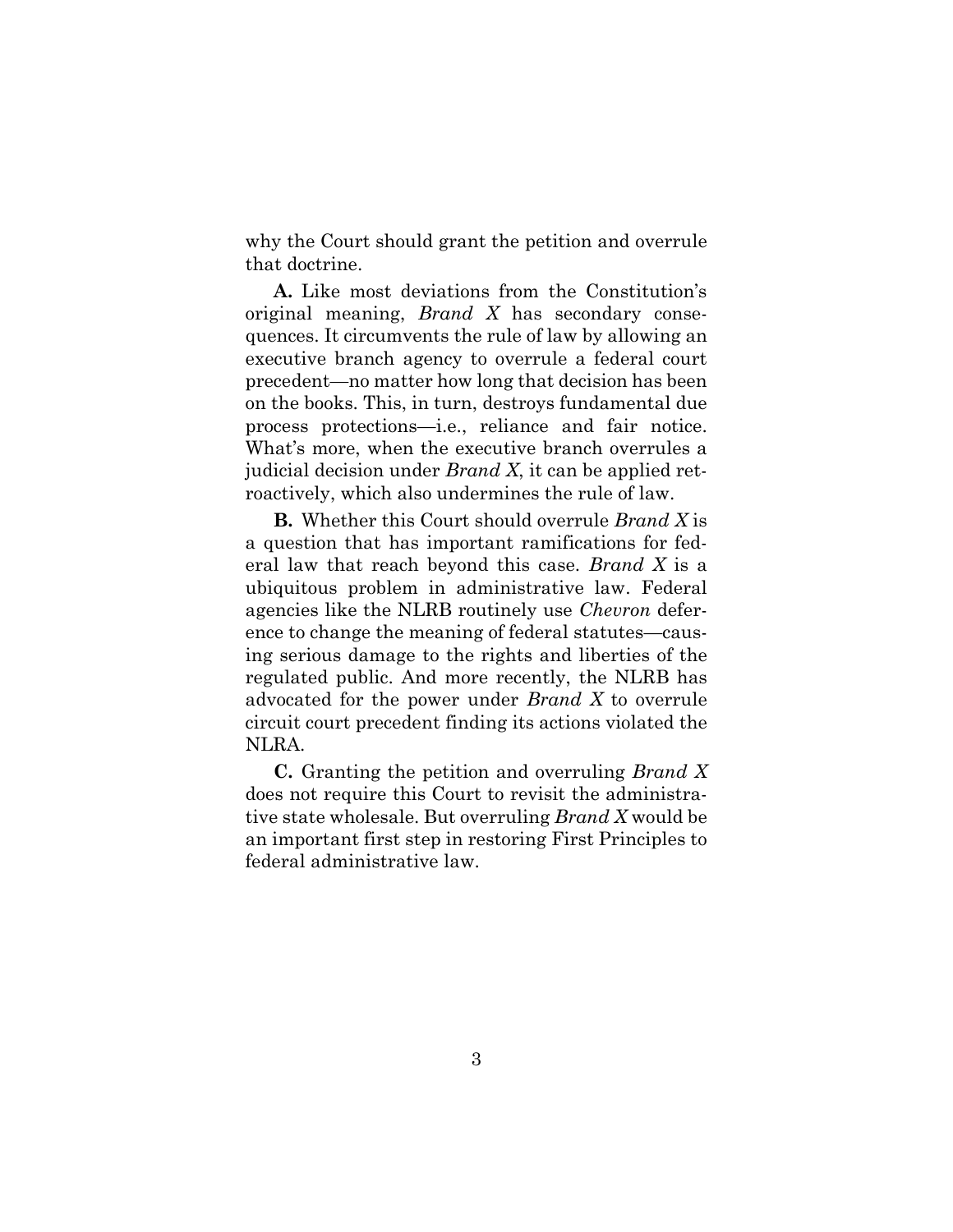#### **ARGUMENT**

**Whether this Court should overrule** *Brand X* **is a nationally important constitutional question that affects vast areas of federal administrative law.** 

## **A.** *Brand X* **undermines constitutional due process protections and promotes instability in the law.**

It is axiomatic that fair notice is a fundamental aspect of due process and the rule of law. Indeed, "[p]erhaps the most basic of due process's customary protections is the demand of fair notice." <sup>10</sup> When it comes to administrative agencies, the Court has long recognized a fundamental tenet of the Due Process Clause requires that laws "which regulate persons or entities must give fair notice of conduct that is forbidden or required."<sup>11</sup> An agency's action will thus violate due process when a "regulation under which it is obtained 'fails to provide a person of ordinary intelligence fair notice of what is prohibited, or is so standardless that it authorizes or encourages seriously discriminatory enforcement.'" 12

*Brand X* turns this fundamental principle on its head. An executive agency can decide—after a person has acted—what an ambiguous law means and bind

<sup>10</sup> *Sessions v. Dimaya*, 138 S. Ct. 1204, 1225 (2018) (Gorsuch, J. concurring) (citing *Connally v. Gen. Constr. Co.*, 269 U.S. 385, 391 (1926); *see also* Note, *Textualism as Fair Notice*, 123 HARV. L. REV. 542, 543 (2009) ("From the inception of Western culture, fair notice has been recognized as an essential element of the rule of law").

<sup>11</sup> *FCC v. Fox Television Stations, Inc.*, 567 U.S. 239, 253 (2012).

<sup>12</sup> *Id.* (quoting *United States v. Williams*, 553 U.S. 285, 306 (2008).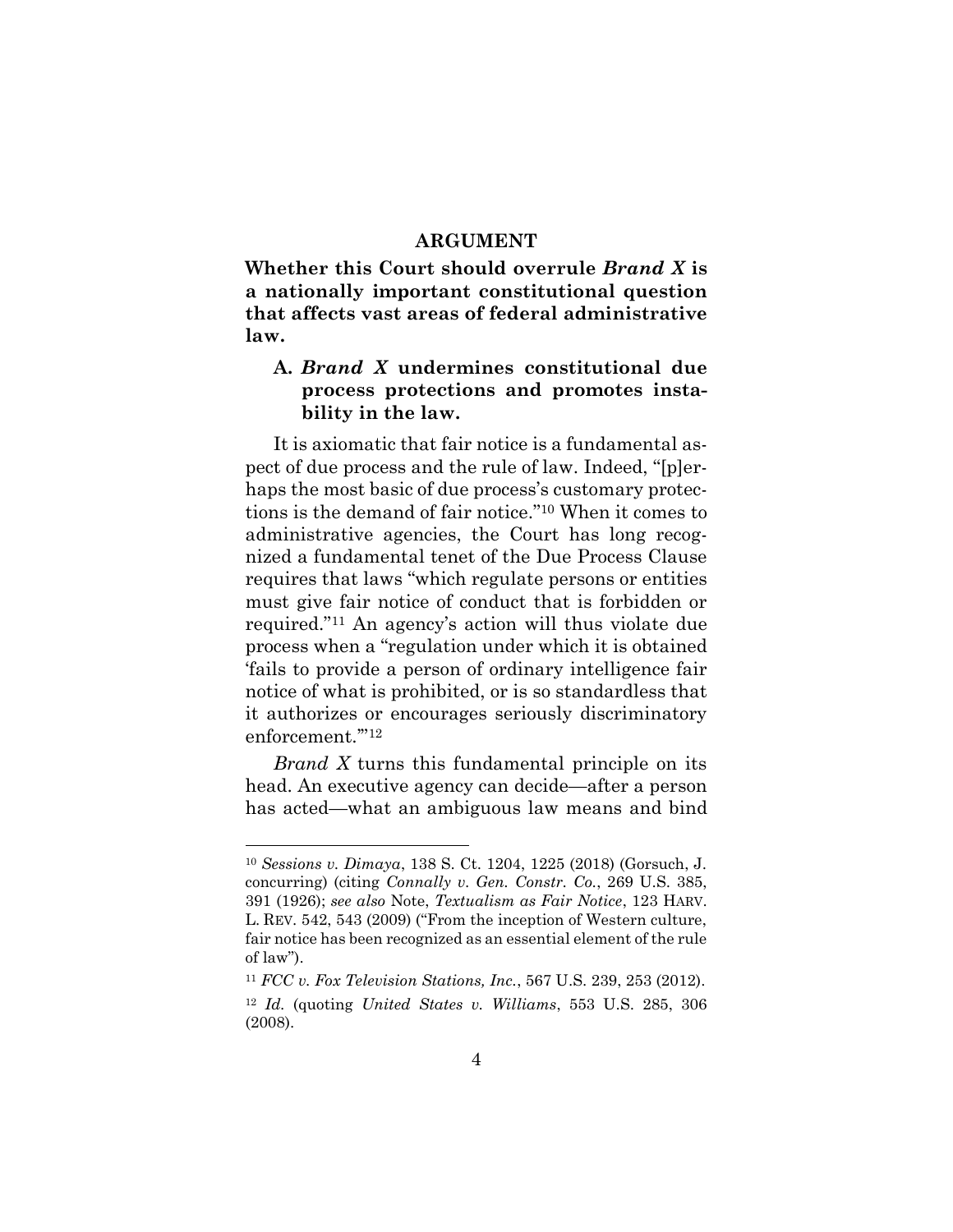that person to the agency's post-hoc interpretation. All after a federal court has issued a contrary interpretation of the law.

What's more, when *Chevron* and *Brand X* are mixed with the retroactivity doctrine of *Chenery II*, a liberty destroying cocktail is created. <sup>13</sup> *Chenery II* on its own subverts fair notice by allowing executive lawmaking to apply retroactively. In the process of deferring to agency discretion, the Court in *Chenery II* upheld a rule applied for the first time in an adjudication that made illegal conduct that was perfectly legal before that adjudication. In describing the Court's decision as "lawlessness" in his dissent, Justice Jackson noticed the problem from the outset: "This decision is an ominous one to those who believe that men should be governed by laws that they may ascertain and abide by, and which will guide the action of those in authority as well as of those who are subject to authority."<sup>14</sup>

But now imagine that an administrative agency not only applies a new rule to your case, but also does so after a circuit court has ruled your actions conformed to a statute. This seems to be the very absence of fair notice. Yet that is what happened to Petitioners here.<sup>15</sup>

The Court should thus take this opportunity to revisit and overrule the *Brand X* doctrine to ensure, in

<sup>13</sup> *SEC v. Chenery Corp.* (*Chenery II*), 332 U.S. 194, 202–03 (1947); *see De Niz Robles v. Lynch*, 803 F.3d 1165, 1173 (10th Cir., 2015) (discussing the constitutional problems when *Chevron* deference and *Brand X* are combined with the doctrine announced in *Chenery II*.

<sup>14</sup> *Chenery II*, 332 U.S. at 217 (Jackson, J. dissenting) (footnote omitted).

<sup>15</sup> *See* Pet. Br. 12-13.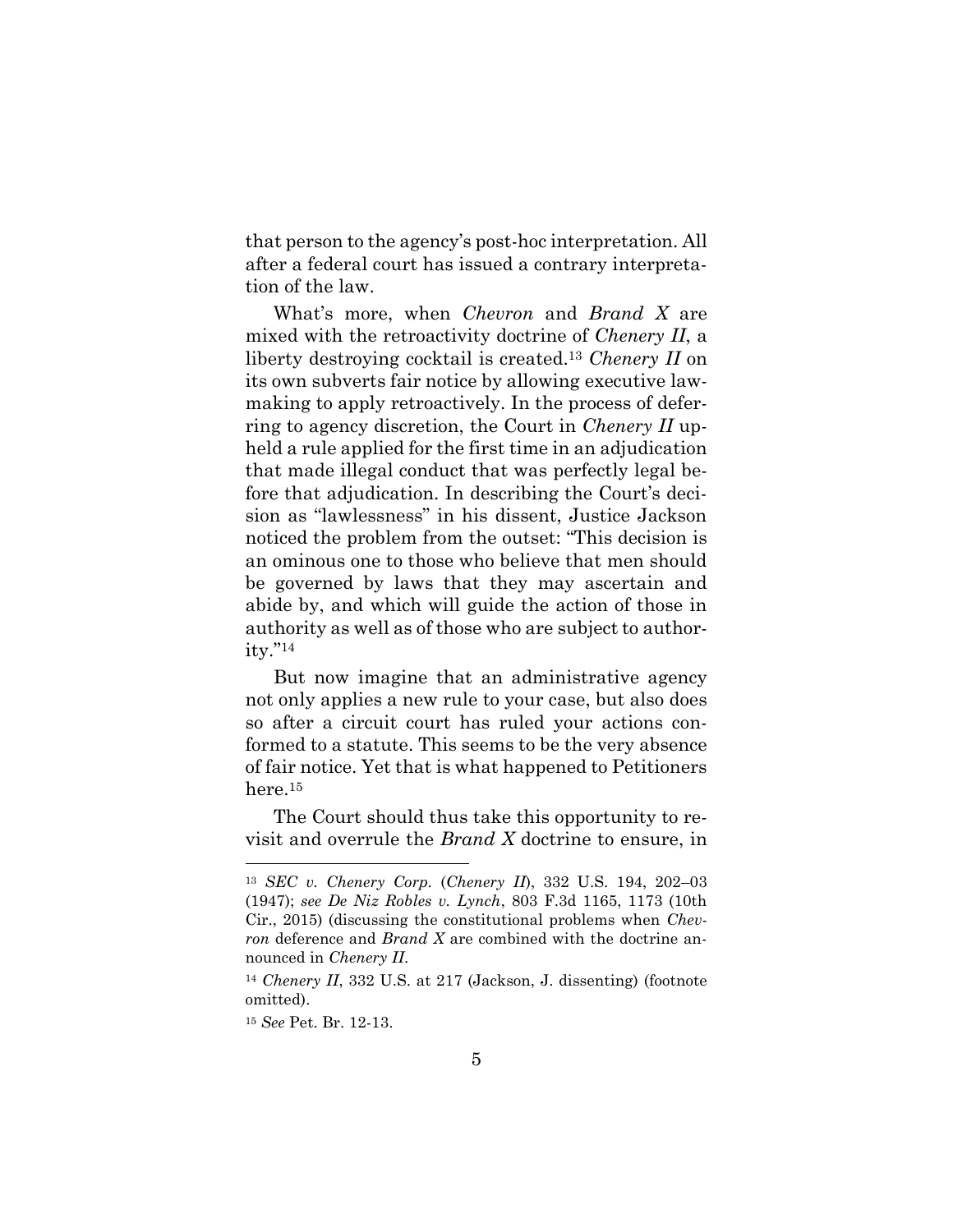cases like this, that every litigant has the fair notice which the Constitution requires.

## **B.** *Brand X* **has serious consequences for the regulated public that reach beyond this case.**

Petitioners' case is not an anomaly. Although it is a prime example of the significant, illiberal ramifications of *Chevron* deference coupled with the *Brand X* doctrine, this case is merely one in a litany of cases in which administrative deference has operated against the Constitution and done violence to individual liberty.

For example, *Chevron* deference has for years allowed federal administrative agencies like the NLRB to make federal law—sometimes retroactively16 based on political decisions. More recently, moreover, the NLRB has not only used *Chevron* to reinterpret the NLRA, but has also sought to overrule circuit court precedent using *Brand X*. 17

One of the primary rationales for *Chevron* deference is that agency "experts" are better equipped to determine the evolving policy for the nation:

> Judges are not experts in the field, and are not part of either political branch of the Government . . . . In contrast, an agency to which Congress has delegated policy-making responsibilities may, within the limits of that delegation,

l

<sup>&</sup>lt;sup>16</sup> "The Board's usual practice is to apply new policies and standards retroactively 'to all pending cases in whatever stage."' *SNE Enterprises Inc.*, 344 N.L.R.B. 673, 673 (2005) (quoting *Deluxe Metal Furniture Co.*, 121 N.L.R.B. 995, 1006–07 (1958)).

<sup>17</sup> *See, e.g.*, *Miklin Enters., Inc.*, 861 F.3d at 822–823; *Palmetto Prince George Operating, LLC*, 841 F.3d at 216–17.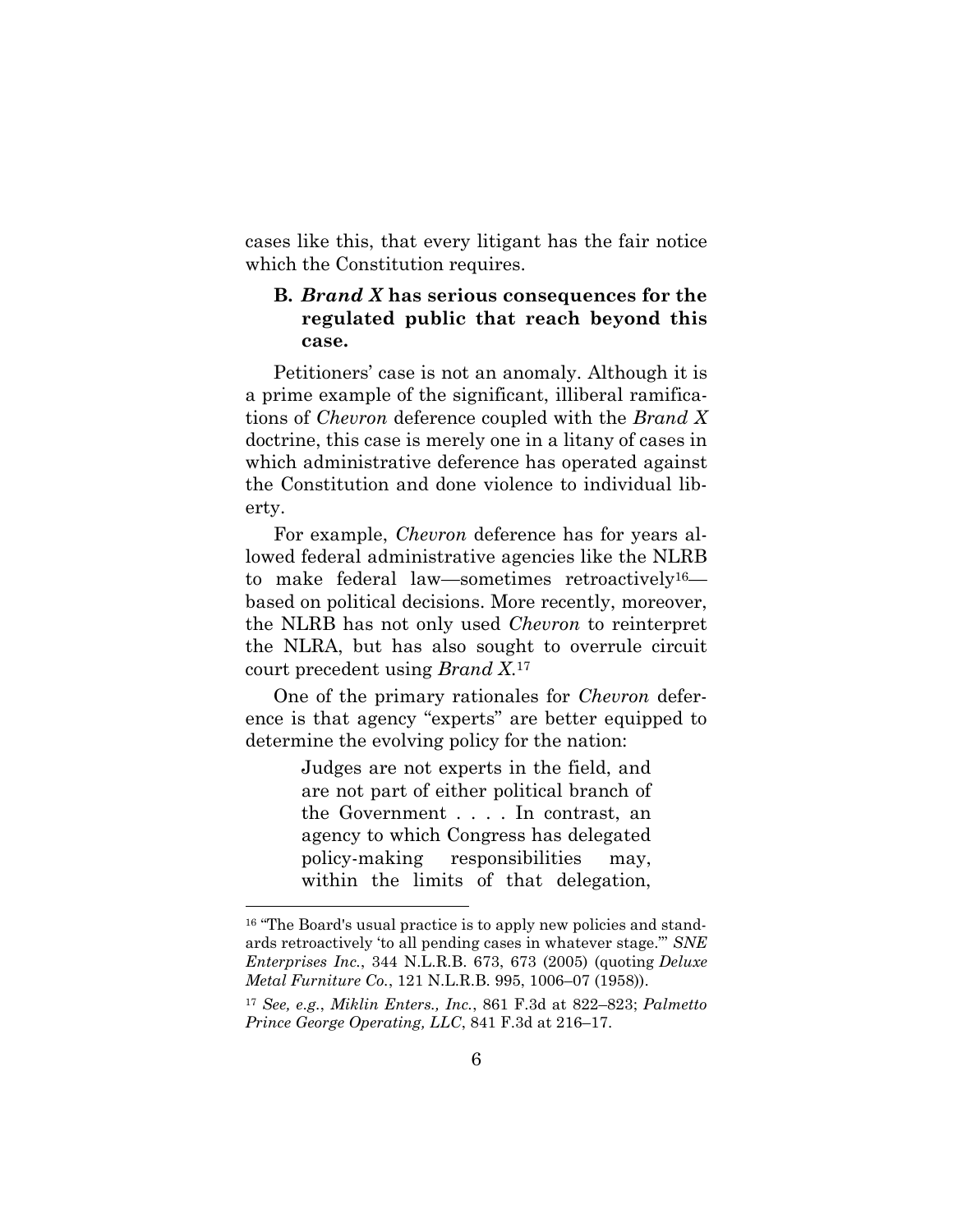properly rely upon the incumbent administration's views of wise policy to inform its judgments.<sup>18</sup>

But, what administrative agencies engage in is not always based on "expertise." Judges and scholars have criticized the NLRB in particular for engaging in excessive legal and policy oscillation from administration to administration based on political considerations, not expert policymaking. As one federal judge has described the problem:

> Sometimes the claim to expertise is entirely fraudulent; the most well-documented case is that of the National Labor Relations Board, the partisan majority of which routinely displaces the previous majority's psychological assertions about what employer tactics do or do not coerce workers when they are deciding whether to vote for union representation. Most often, however, expertise is simply a euphemism for policy judgments. The permanent staff of an agency may have a great deal of technical expertise, but the agency's ultimate decisions are made by the experts' political masters, who have sufficient discretion that they can make decisions based upon their own policy preferences, fearing neither that the expert staff will not support them nor that a court will undo their handiwork.<sup>19</sup>

l

<sup>18</sup> *Chevron*, 467 U.S. at 865.

<sup>19</sup> Douglas H. Ginsburg & Steven Menashi, *Our Illiberal Administrative Law*, 10 N.Y.U. J.L. & LIBERTY 475, 482–83 (2016) (footnote omitted).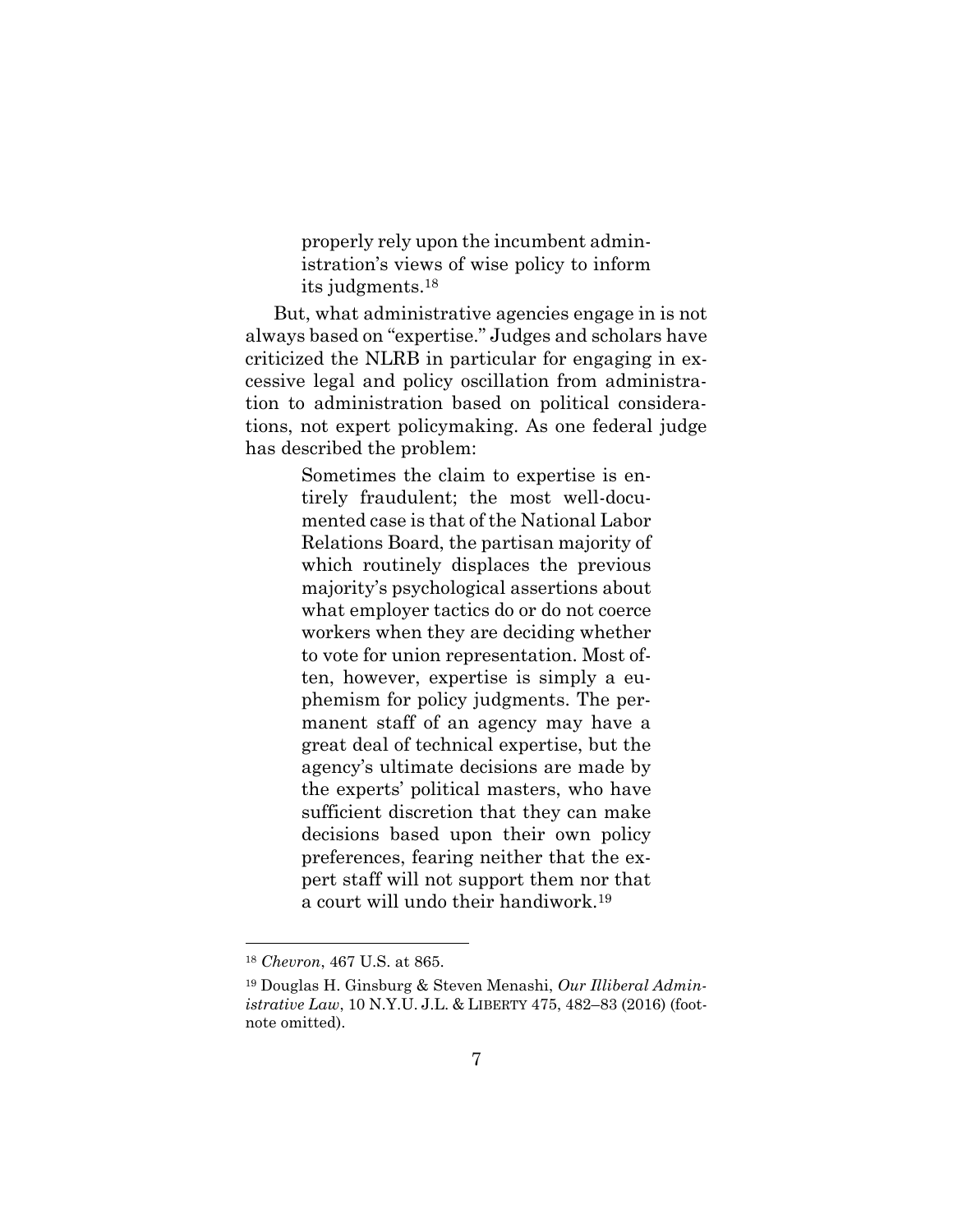To be sure, granting agencies like the NLRB deference to say what the law is prevents "ossification of large portions of our statutory law." <sup>20</sup> Even so, a fundamental underpinning of the rule of law and separation of powers *is* the ossification (i.e., stabilization) of the law, unless Congress acts through its Article I power to change it.

When combined, however, *Chevron, Brand X*, and *Chenery II* allow an executive agency to change the law retroactively with the political winds (or for no apparent reason at all)—all after a federal court has already ruled on the statutory issue.<sup>21</sup> As a result, regulated individuals do not have fair notice before the government changes their legal rights. It is thus important to cabin agencies' ability to rewrite the law and overrule federal court precedent—especially when an administrative agency is acting according to political rather than legal considerations.

<sup>20</sup> *United States v. Mead Corp.*, 533 U.S. 218, 247–48 (2001) (Scalia, J., dissenting).

<sup>21</sup> *See De Niz Robles*, 803 F.3d at 1176 ("in the *Chevron* step two/ *Brand X* context, it's easy to see the 'ill effect<sup>[s]'</sup> of retroactivity: upsetting settled expectations with a new rule of general applicability, penalizing persons for past conduct, doing so with a full view of the winners and losers—all with a decisionmaker driven by partisan politics.").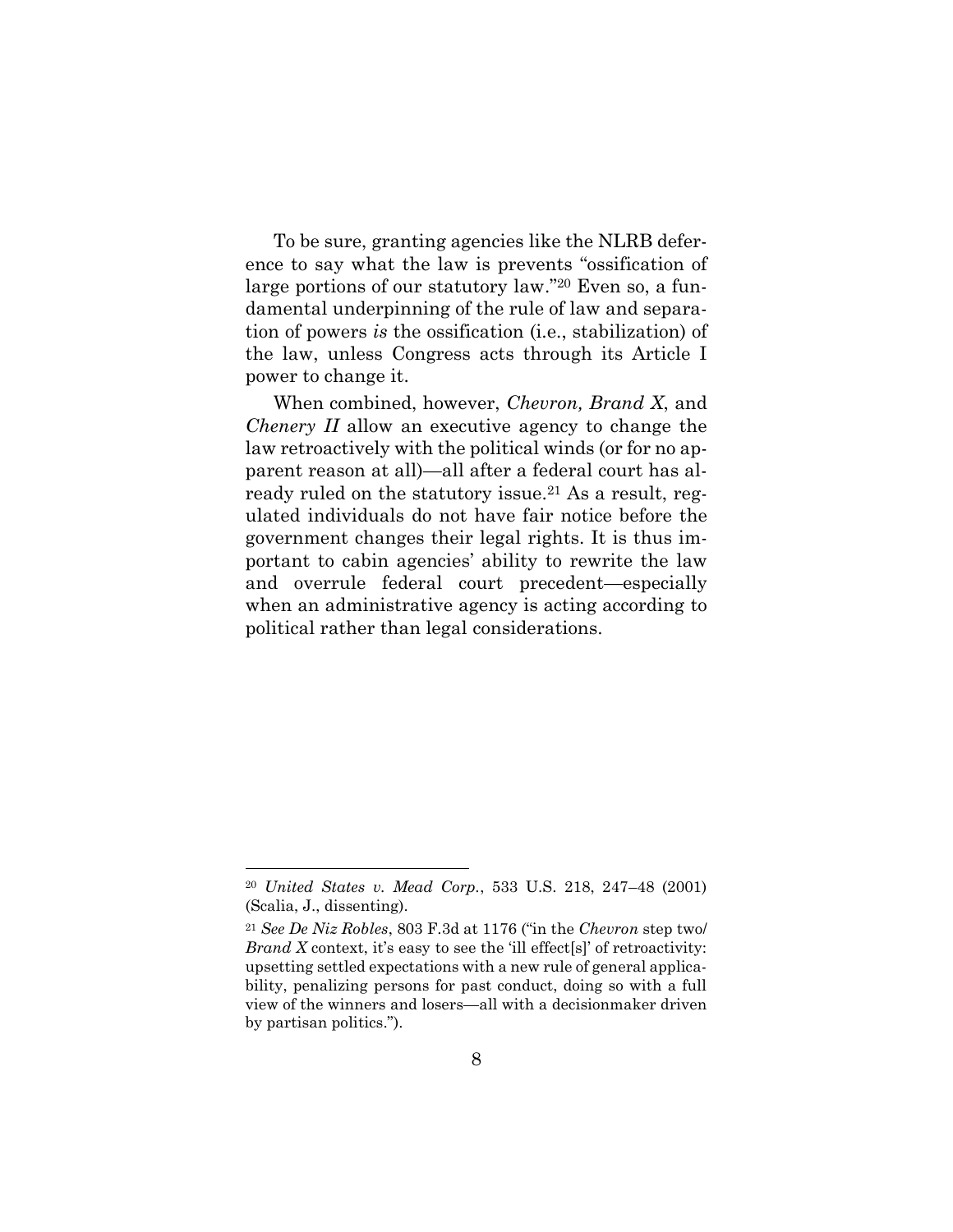## **C. Overruling** *Brand X* **is an important first step in restoring First Principles to administrative law.**

The trouble begins with the Court's nondelegation jurisprudence. Article I vests all legislative power in Congress—not some, but all. <sup>22</sup> Article I's plain meaning should prevent the legislative branch from subdelegating its legislative power to another branch.<sup>23</sup> But the Court does not, at least modernly, police that line.<sup>24</sup>

This Court's failure to prevent Congress' delegation of power begets the environment for *Chevron* deference. Indeed, *Chevron* flows from abandoning Article I's text. *Chevron* deference is based on a legal fiction. That fiction assumes Congress implicitly delegates its power through ambiguous statutory language (or no statutory language at all, i.e., silence) so that an administrative agency can make binding legislative rules and regulations.<sup>25</sup>

This implied delegation fiction not only allows the transfer of Article I power, but also allows executive

<sup>22</sup> *See* U.S. Const. art. I, § 1; *see also Whitman v. Am. Trucking Ass'ns*, 531 U.S. 457, 472 (2001) ("Article I, § 1 . . . permits no delegation of those powers . . . .").

<sup>23</sup> *See Gundy v. United States*, 139 S. Ct. 2116, 2133 (2019) (Gorsuch, J., dissenting); *see also* Gary Lawson, *Delegation and Original Meaning*, 88 VA. L. REV. 327, 336–37 (2002).

<sup>24</sup> *Dep't of Transp. v. Ass'n of Am. R.R.s.*, 135 S. Ct. 1225, 1250 (2015) (Thomas, J., concurring in the judgment).

<sup>25</sup> "Statutory ambiguity . . . becomes an implicit delegation of rule-making authority, and that authority is used not to find the best meaning of the text, but to formulate legally binding rules to fill in gaps based on policy judgments made by the agency rather than Congress." *Michigan v. EPA*, 135 S. Ct. 2699, 2713 (2015) (Thomas, J., concurring).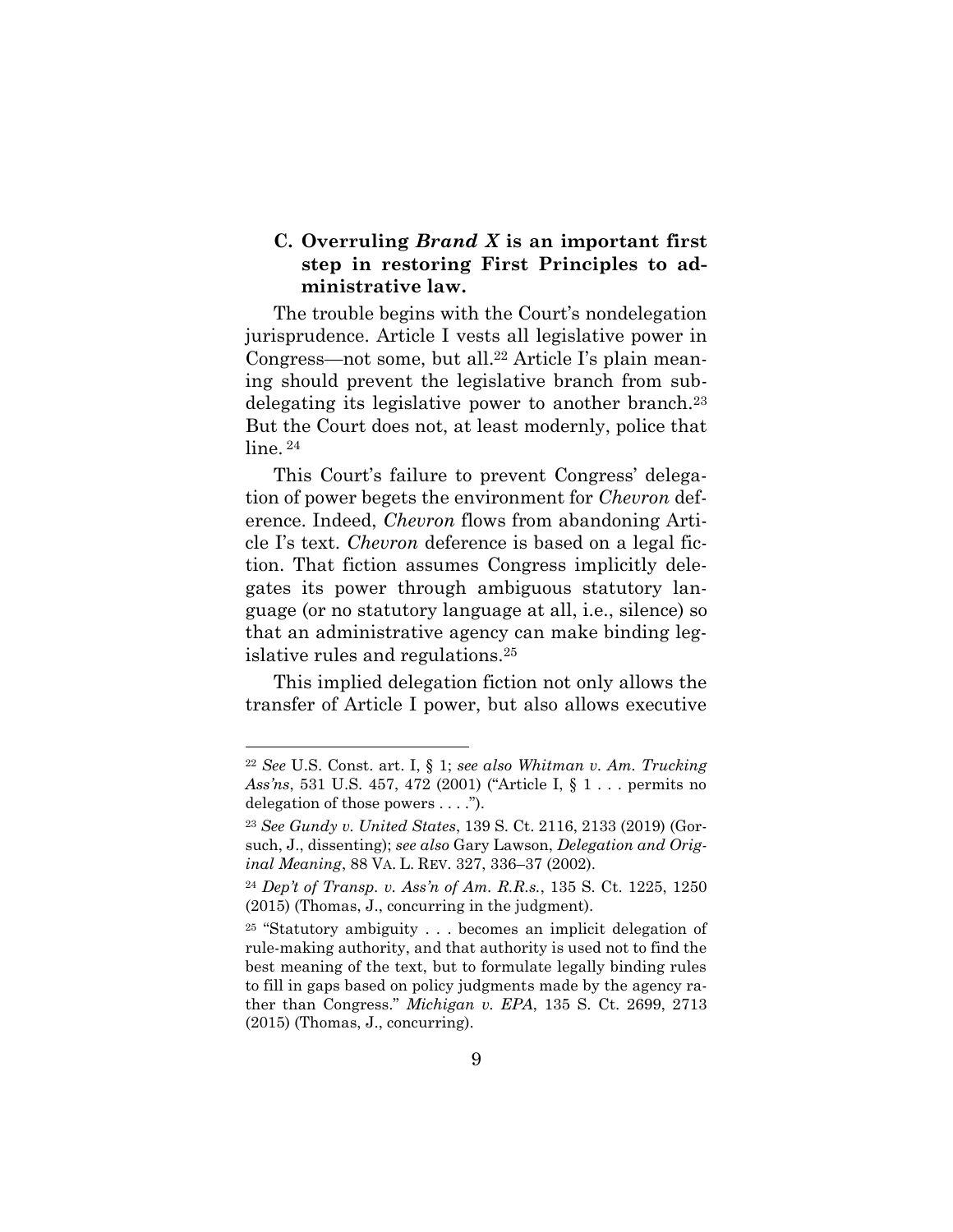agencies to exercise Article III power. It "precludes judges from exercising [independent] judgment, forcing them to abandon what they believe is 'the best reading of an ambiguous statute' in favor of an agency's construction."<sup>26</sup> And along the way disables one of the Constitution's primary structural protections of individual liberty: the judiciary's responsibility to apply the law "as a 'check' on the excesses of both the Legislative and Executive Branches."<sup>27</sup>

With Article III out of the way, *Brand X* enters the anti-constitutional regime.<sup>28</sup> In what one scholar described as a "'WOW' moment," the Court took *Chevron* deference deeper into the anti-constitutional abyss by adopting the *Brand X* doctrine—which became the "capstone of the Court's Chevron evolution: [working] a wholesale transfer of statutory interpretation authority from federal courts to agencies."<sup>29</sup>

As Petitioners point out, overruling *Brand X* does not require a wholesale restoration of the Constitution's original design. The Court neither has to revisit the nondelegation doctrine nor *Chevron* deference if it grants the petition.<sup>30</sup> But the Court can nevertheless begin to crawl back from the abyss by reasserting its

<sup>26</sup> *Id.* at 2712 (citing *Brand X*, 545 U.S. at 983).

<sup>27</sup> *Perez v. Mortg. Bankers Ass'n.*, 135 S. Ct. 1199, 1220 (2015) (Thomas, J. concurring in the judgment) (citations omitted).

<sup>28</sup> Or as one member of this Court put it: "Founders meet *Brand X*." *Gutierrez-Brizuela v. Lynch*, 834 F.3d 1142, 1150 (10th Cir. 2016) (Gorsuch., J. concurring).

<sup>29</sup> Abbe R. Gluck, *What 30 Years of Chevron Teach Us About the Rest of Statutory Interpretation*, 83 FORDHAM L. REV. 607, 625 (2014).

<sup>30</sup> *See* Pet. Br. 25.